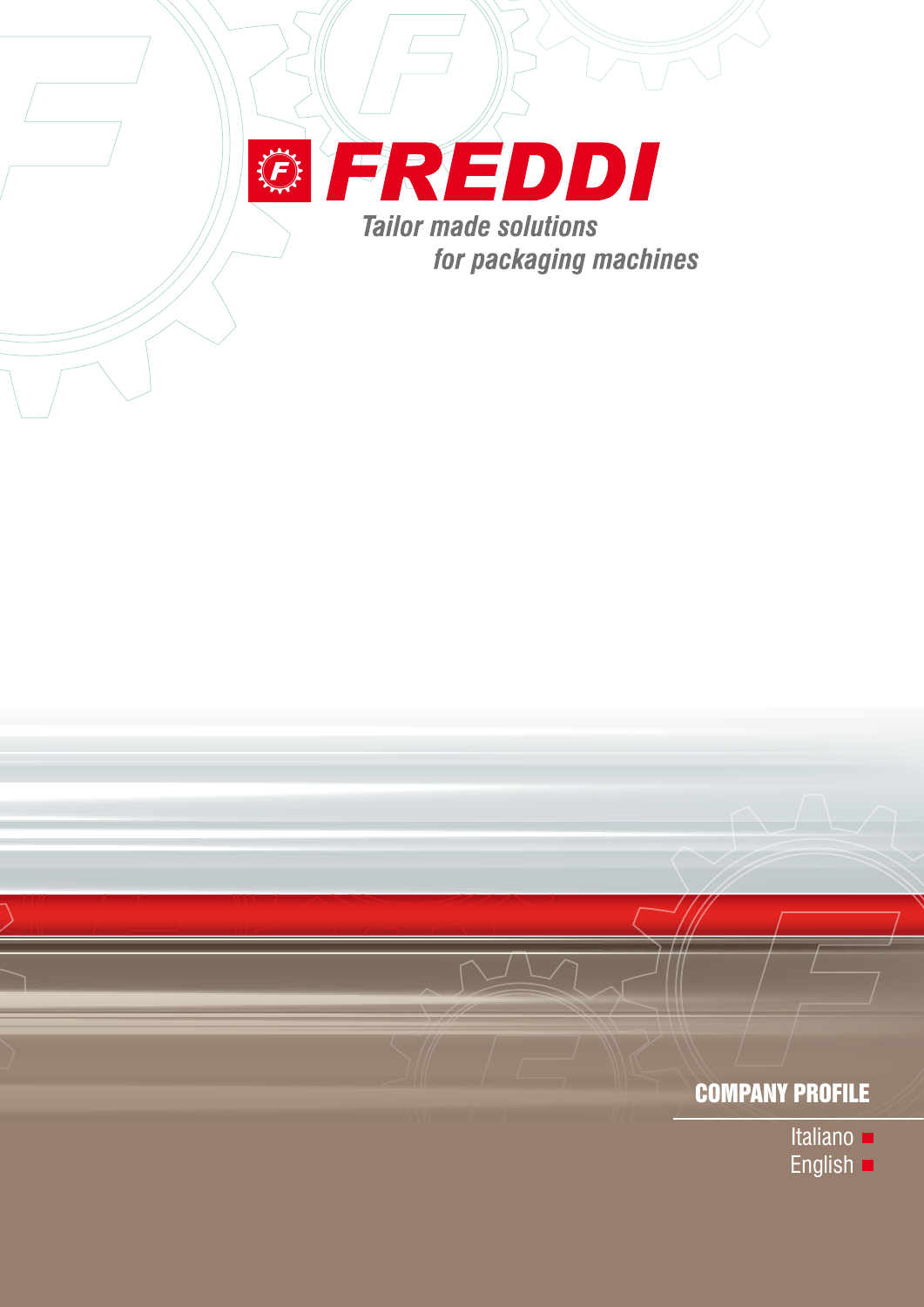

Da oltre quarant'anni Officina Freddi s.r.l. fornisce soluzioni personalizzate progettando e costruendo macchine ed impianti per il packaging in diversi settori. L'azienda da sempre si dedica alla progettazione e costruzione sia di sistemi standard che di impianti e macchine su specifica richiesta del cliente con l'utilizzo delle tecnologie più avanzate a disposizione.

La struttura snella e flessibile ci consente di fronteggiare adeguatamente le richieste dinamiche provenienti dal mercato per la realizzazione di nuove macchine facilmente integrabili nelle linee esistenti ed impianti completi "chiavi in mano".  $\blacksquare$ 

## FREDDI, FOR OVER FORTY YEARS PACKAGING MACHINES

*For over forty years, Officina Freddi s.r.l. has been providing personalized solutions, designing and manufacturing packaging machines for different sectors. Thanks to the experience acquired in various sectors, Officina Freddi can provide effective and customized solutions.* 

*The structure is slim and flexible, thus capable of meeting the dynamic market demands for the realization of new machines that can be easily integrated into existing lines, as well as complete "turnkey" systems.* 

# FREDDI, DA OLTRE QUARANT'ANNI MACCHINE PER L'IMBALLAGGIO

Officina Freddi opera attualmente nella nuova sede su un'area di 10.000 m² e una superficie coperta operativa di oltre 3.000 m², l'intero processo di progettazione nasce e si sviluppa internamente, partendo dalle proposte preliminari di layout, passando attraverso la progettazione esecutiva fino ad arrivare alla documentazione e alla manualistica di corredo agli impianti.

Ciascun componente delle macchine è progettato e costruito all'interno dell' azienda per garantire la massima qualità ed avere il massimo controllo dei processi produttivi.

*Officina Freddi currently operates from its new factory with an area of 10,000 m² and a covered surface area of over 3,000 m². The entire design process is born and developed inside the company, from the preliminary proposals for layout, through the executive design stage and up the preparation of documentation and manuals to accompany the systems.* 

*Each machine component is designed and manufactured inside the company, to guaranty maximum quality and to maintain complete control of the production processes.* 

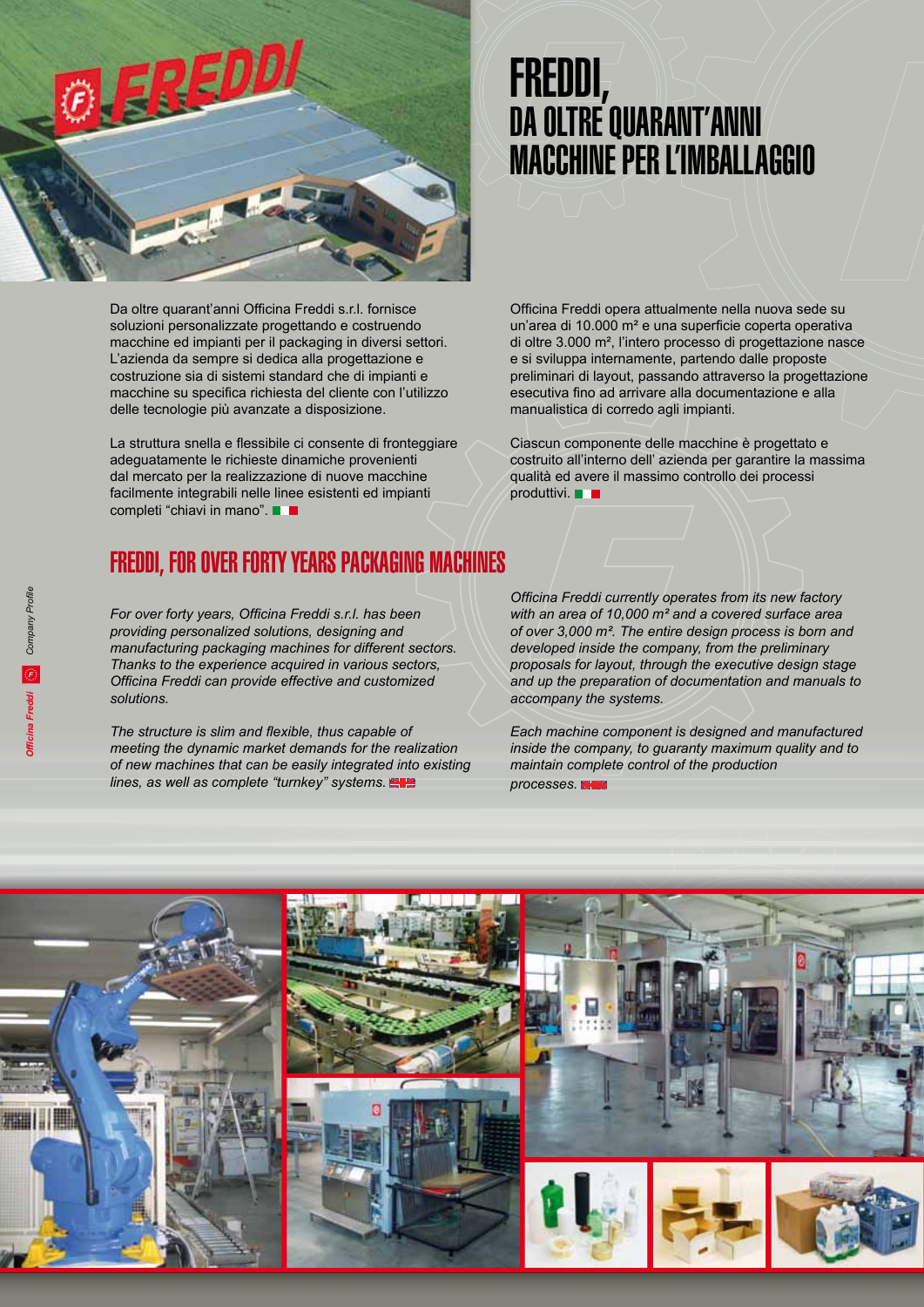I principali settori di attività dell'azienda sono quelli dell'imbottigliamento, dell'industria alimentare, del chimico-farmaceutico fino ad arrivare alla logistica.

In tutti questi settori Officina Freddi vanta importanti clienti, sia multinazionali che realtà legate al territorio e collabora costantemente con altri costruttori leader dei rispettivi settori per la fornitura di macchine dedicate che non rientrano nella loro produzione standard.

*The company's main sectors of business are the bottling industry, the food industry, the chemical-pharmaceutical industry, right up to the logistics sector.* 

*Officina Freddi boasts top-level clients in all these sectors, both multinational corporations and local businesses, as well maintaining constant work collaborations with other leading manufacturers in each sector for the supply of special equipment that is not a part of the company's standard production line.* 



# PROGETTAZIONE E PRODUZIONE

Nella continua ricerca di nuove soluzioni ad alto contenuto tecnologico Officina Freddi dedica costantemente parte del proprio lavoro alla ricerca e sviluppo producendo prototipi e piccoli impianti pilota avvalendosi anche della collaborazione dell'Università di Parma.

In quest'ottica di continua innovazione del prodotto in questi ultimi anni l'azienda non si è focalizzata unicamente su macchine automatiche per l'imballaggio, ma sta lavorando su nuove tecnologie da applicare alla parte di processo del prodotto.

La continua ricerca di nuove soluzioni tecnologiche da applicare all'industria ha portato negli anni alla realizzazione di numerosi brevetti dei quali Officina Freddi è depositaria.

### PERSONALIZED DESIGN & MANUFACTURING

*Within the scope of an ongoing search for new, hightechnology solutions, Officina Freddi constantly dedicates a part of its work to research and development, creating prototypes and small pilot systems, also benefiting from the collaboration of the University of Parma.* 

*In this ambit of continuous product innovation, in recent years the company has not focused its efforts solely on automatic packaging machines, but has also worked on new technologies to apply to the product process. Over the years, this continuing search for new technological solutions for the industrial sector has lead to the realization of numerous patents of which Officina Freddi is the authorized holder.* 

# GAMMA PRODOTTI PRODUCT RANGE

- Incartonatrici
- Formacartoni
- Formavassoi
- Palettizzatori/Depalettizzatori
- Sistemi di Trasporto
- Detappatrici
- Presse
- Cestonatori
- Impilatori
- Aprisacchi

- Packing Machine
- Carton Erector
- Tray Erector
- Palletizer & Depalletizer
- Handling & Conveying Systems
- Decapper & Emptying Machine
- Presses
- Basket Loader/Unloader
- Stacking Systems
- Bag Opener Machine